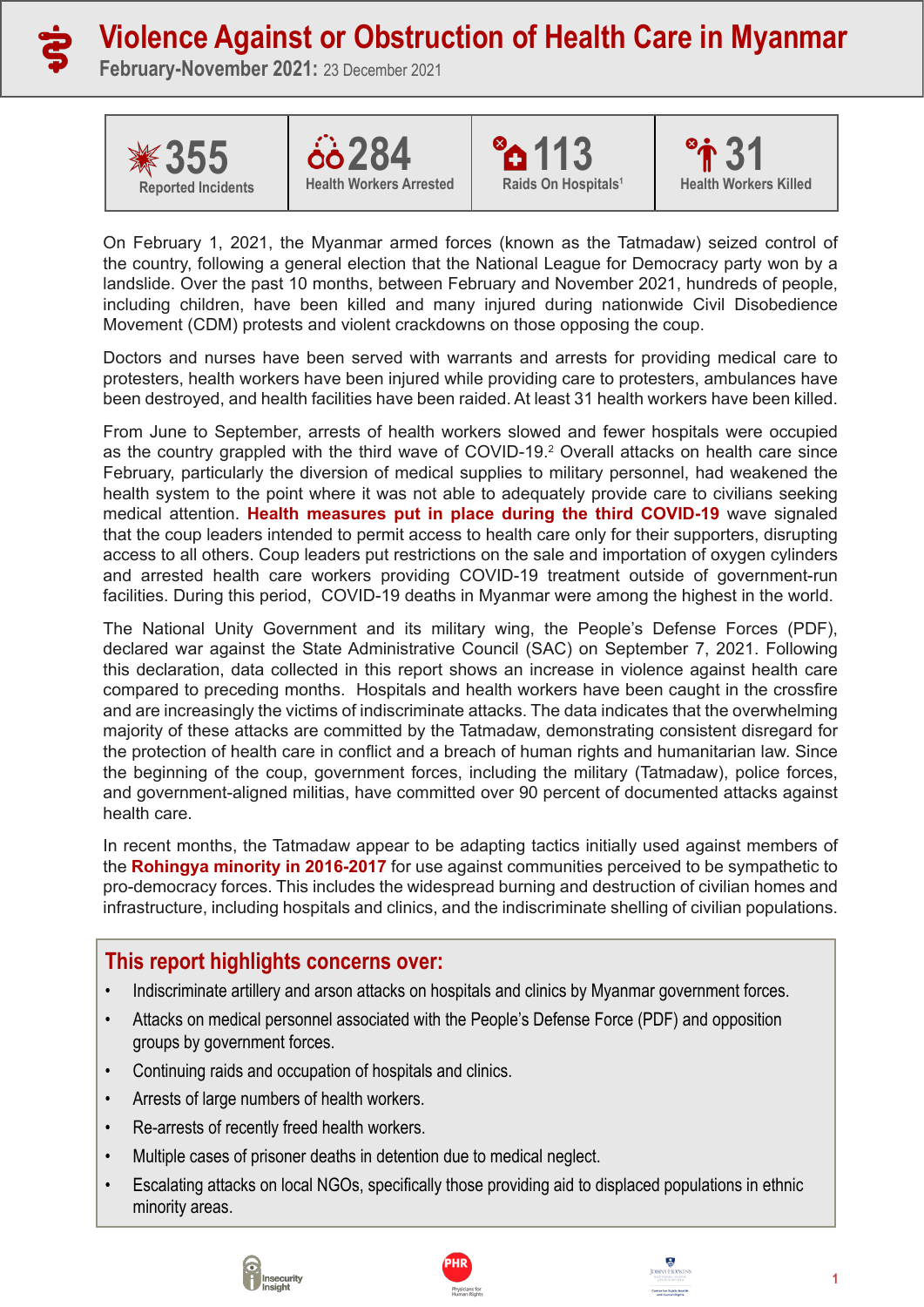This report is a collaboration between **[Insecurity Insight](http://insecurityinsight.org)**, **[Physicians for Human Rights](https://phr.org/)**, and the **[Johns Hopkins Center for Public Health and Human Rights](https://www.jhsph.edu/research/centers-and-institutes/center-for-public-health-and-human-rights/)** as part of the **[Safeguarding](https://www.safeguardinghealth.org/) [Health in Conflict Coalition](https://www.safeguardinghealth.org/)** (SHCC).

It highlights reported incidents of violence against health workers, facilities, and transport in Myanmar between February 1 and November 30, 2021, to highlight the impact on the health system as a whole. It does not include information on violence against patients. It is drawn from credible information that is available in local, national, and international news outlets, online databases, and social media reports.

Explore the **[Attacked and Threatened](https://map.insecurityinsight.org/health)**: Health Care at Risk interactive global map for reported incidents. Select Myanmar by clicking on it on the map and selecting the timeframe February 1 to November 30, 2021 for reported incidents.

**L** The incidents cited in this report are based on the dataset 01 February - 30 November 2021 Violence Against Health Care in Myanmar Data, which is freely available on the **[Humanitarian Data Exchange](https://data.humdata.org/dataset/myanmar-attacks-on-aid-operations-education-health-and-protection)** (HDX).

## **Notable developments since last report**

#### **Hospitals and Clinics**

#### **Hospitals and clinics are increasingly experiencing indiscriminate artillery and arson attacks**

Artillery and arson attacks are wielded against communities perceived to be sympathetic to prodemocracy forces. Since the last report in October 2021, at least four facilities were destroyed and three additional facilities damaged in fighting and indiscriminate attacks against civilians. Three of these incidents occurred in the context of heavy fighting in Pekon township, Shan state. Hospitals and clinics were also affected in Chin and Kayin states, and Mandalay and Yangon regions. For example:

- On October 1, a charity clinic and nine houses were set on fire by SAC forces in Mandalay region in a suspected retaliation attack for the assassination of a military administrator the night before in the area. Two civilians were also abducted.
- On October 26, the Pekon Rehabilitation Center, a drug rehabilitation center, was indiscriminately shelled by SAC forces during fighting with the PDF and the Karenni National Defence Force (KNDF). During the attack, displaced civilians sheltering inside the hospital were forced to flee.
- On October 29, a private clinic in Thantlang township, Chin state, was burned to the ground by SAC forces, along with at least 160 homes.

#### **Hospitals and clinics continue to be raided or occupied by SAC forces**

During the months of October and November, SAC forces raided at least 13 health facilities in Ayeyarwady, Magway, Sagaing, and Yangon regions, and Chin, Kachin, and Kayah states, resulting in the arrest of 19 health workers. This represents an escalation from the three-month period of July to September, in which eight facilities were raided or occupied. Raids on hospitals or clinics included:

- On October 2, SAC forces raided a hospital in Monywa township, Sagaing region. This occurred during an attack on the civilian population of the town, leading to the destruction of housing and arrests of civilians.
- On October 7, SAC forces entered Pyay Hospital in Pyay township, Bago region and arrested a staff member.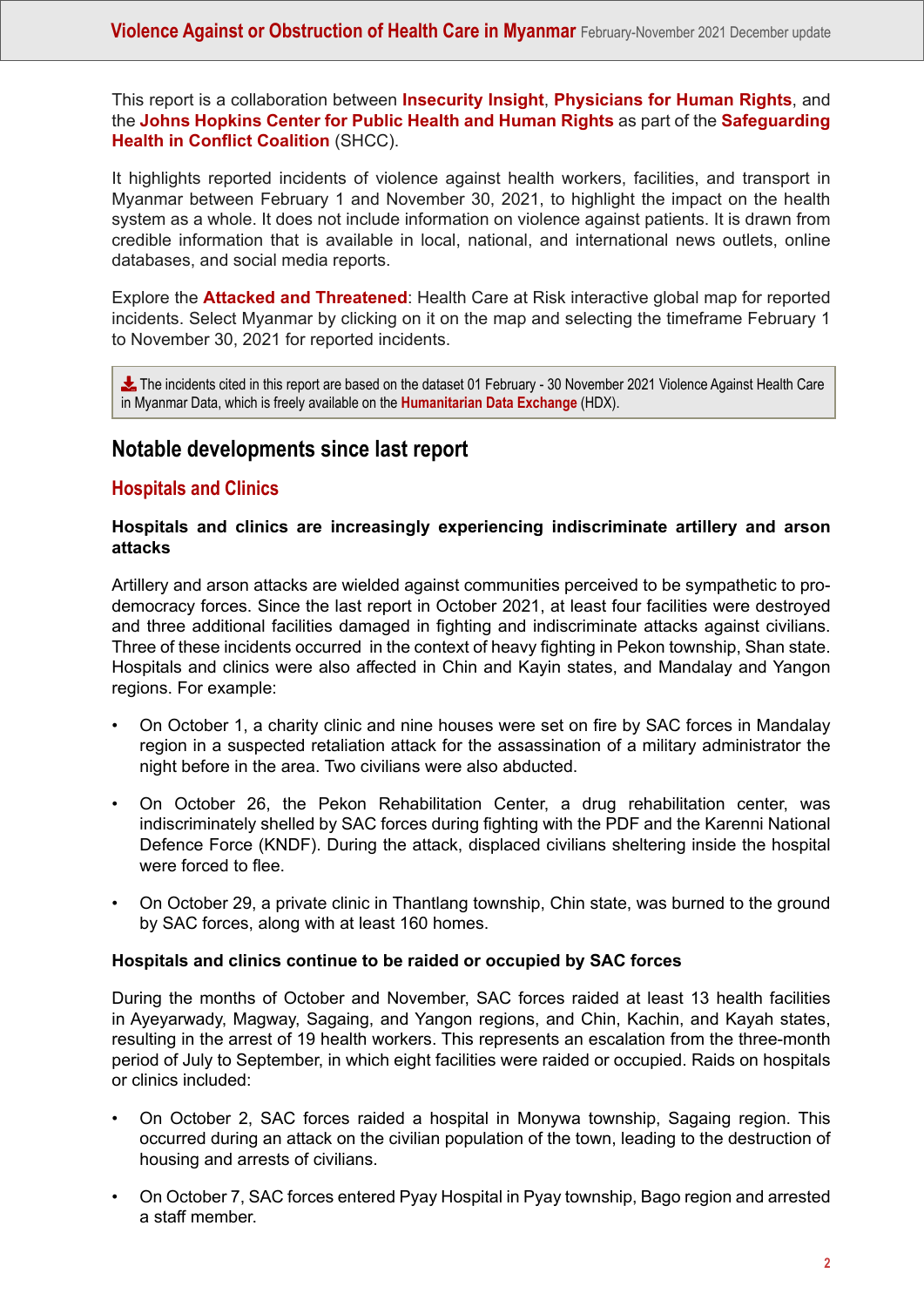#### **Health facilities are routinely occupied to gain a military advantage or detain civilians. For example:**

- On October 12, SAC forces stationed themselves overnight in a hospital during an attack on Lumbang village, Chin state, firing on households and looting private property.
- On November 16, a station hospital in Kayin state was occupied and ultimately destroyed by Border Guard Forces, a local militia aligned with the government. Doctors and nurses had fled the facility in anticipation of the attack.
- On November 16, approximately 40 SAC soldiers and aligned non-state security actors occupied two sub-rural health centers in Ngwe-twin village and Thit-kyin-gyi village, Sagaing region and were seen transporting boxes of weapons into the clinic.

### **Health Workers**

#### **New reports of mass arrests of health workers**

In November, at least 80 health workers were arrested or detained, more than in any month since the beginning of the coup. This escalation is largely due to an increase in mass arrest events, which were frequent in the months following the coup, but declined during the wave of COVID-19 infections. Mass arrests took place during coordinated home raids and at health clinics. In most arrests, health workers have been accused of aiding injured PDF soldiers or being affiliated with the CDM.

**I** Mass arrests: Refers to incidents where five or more health workers were arrested or detained in a single event.

#### **Mass health worker arrests included:**

- On November 2, ten volunteers with a local NGO that delivered COVID-19 aid were arrested by SAC forces.
- On November 22, a clinic located in a Catholic church in Kayah state was raided by about 200 armed military and police forces, who accused it of being affiliated with the CDM. Eighteen health care workers were arrested and 39 patients receiving treatment at the clinic, including four COVID-19 patients, were forcibly transferred to Loikaw General or Loikaw Military Hospital. The detainees were released on November 23.



**The escalation of arrests in November is largely due to an increase in mass arrest incidents, which were frequent in the months following the coup, but declined from June to October, coinciding with the third wave of COVID-19 in Myanmar.**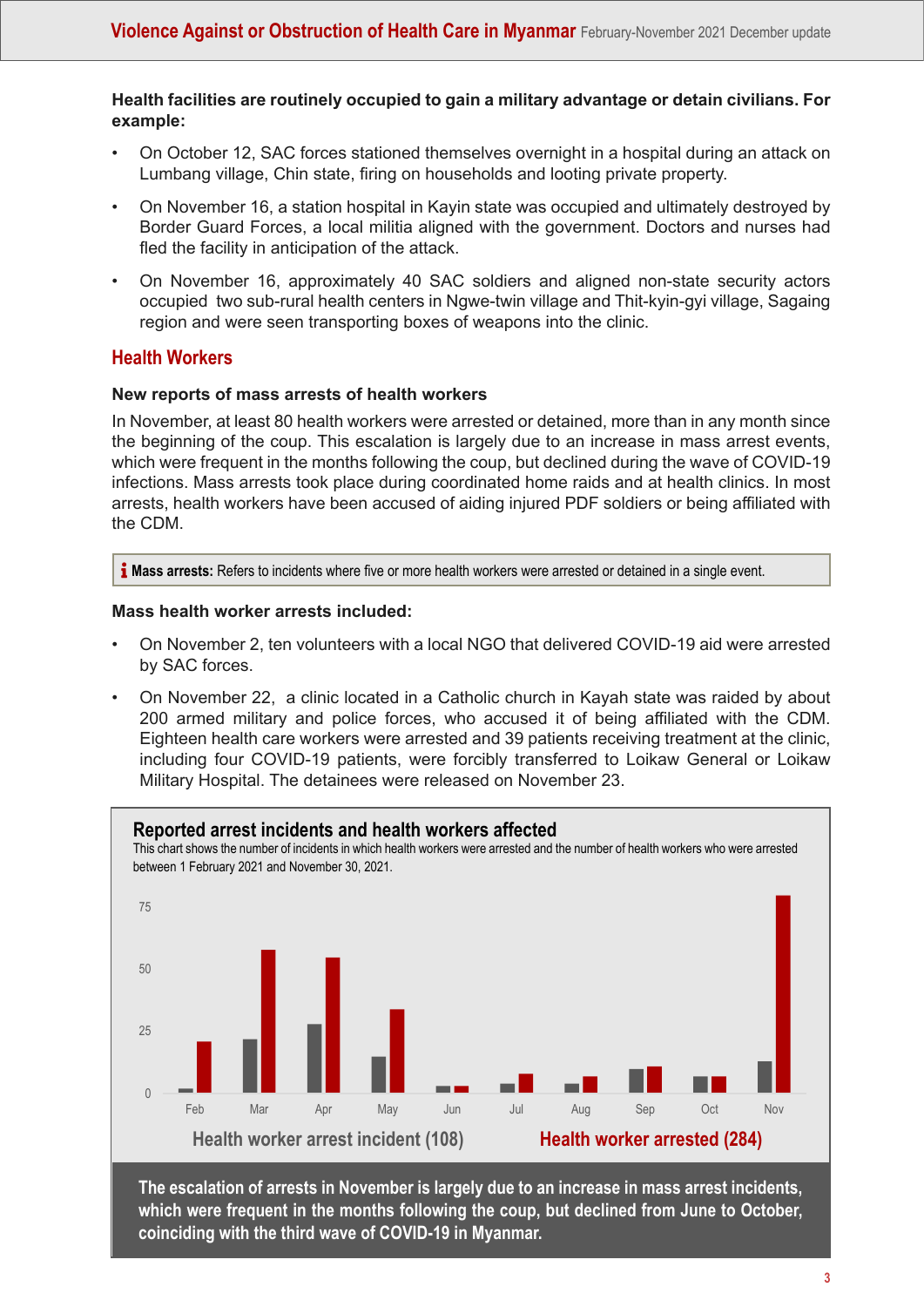#### **Health workers arrested or detained by SAC forces: What is known about their status?**

Since the beginning of the coup, at least 284 doctors, nurses and other health professionals are reported to have been served with warrants and arrests.

On October 18, the SAC announced the pardon of 1,316 political prisoners and the dropping of charges against 4,320 political prisoners. However, more than 100 released prisoners were re-arrested shortly after their release. For example, in the Bago region, a male doctor who was released on October 18 as part of the amnesty was rearrested on October 19.

According to the Assistance Association for Political Prisoners, only six health workers, including doctors, a radiologist, and a dentist who were detained or charged with violating penal code 505a, have so far been released as part of this amnesty. All had been held for at least four months. Political prisoners detained at Insein Prison continue to report systemic denial of medical care, which has resulted in disease outbreaks and the deaths of several inmates.

**i** Penal Code 505(a): Prohibits "causing fear, spreading false news and agitating crimes against a government employee" and is punishable by up to three years' imprisonment. Since the coup, it has been used by the government to arrest and detain prodemocracy protesters, including health care workers. According to the **[Assistance Association for Political Prisoners](https://aappb.org/wp-content/uploads/2021/12/Under-Detention-List-Last-Updated-on-15-December-2021.pdf)**, more than 1,000 prisoners have been charged with violation of this code. For more information, see: **[Myanmar: Post-Coup Legal](https://www.hrw.org/news/2021/03/02/myanmar-post-coup-legal-changes-erode-human-rights) [Changes Erode Human Rights](https://www.hrw.org/news/2021/03/02/myanmar-post-coup-legal-changes-erode-human-rights)** by Human Rights Watch

#### **Reports of attacks on military medical personnel aligned with the PDF**

The escalation of the conflict has seen increased attacks on medical personnel aligned with the People's Defense Force (PDF) providing care to civilians. In remote regions of the country with limited access to health care, medical personnel affiliated with local militias often provide primary care to civilian populations. For example:

• On November 16, eight female medics were arrested in a raid by SAC forces on a PDF outpost in Na Gar Bwet village, Kalay township, Sagaing region. The body of an additional medic was later found bearing signs of an execution-style killing at close range.

#### **Health Providers**

#### **Escalation in attacks on local NGOs, specifically those providing aid to displaced populations in ethnic minority areas**

Delivery of humanitarian aid, including medical supplies, depends on a range of local and international organizations in Myanmar. These organizations are facing ever increasing challenges in delivering essential supplies and services, including destruction of offices and raiding of supplies as well as arrests and violence against staff. There has been an escalation of attacks on these local NGOs, specifically those providing aid to displaced populations in ethnic minority regions such as Chin, Kachin, and Shan states and Sagaing region. For example:

- On November 15, a local NGO was raided by SAC forces in Mandalay. Medical supplies intended for displaced civilians were destroyed and the chairwoman of the organization was arrested.
- On November 15, an aid worker involved in supporting camps for internally displaced people was beaten and arrested by SAC forces in Pekon township, Shan state. He was reportedly killed during interrogation two days later at the 7th Military Operations Command Center in Pekon.

International NGOs and private institutions also face violence. On October 29, SAC soldiers deliberately set fire to the town of Thantlang in Chin state, leading to the destruction of more than160 homes as well as an international NGO office and a private clinic.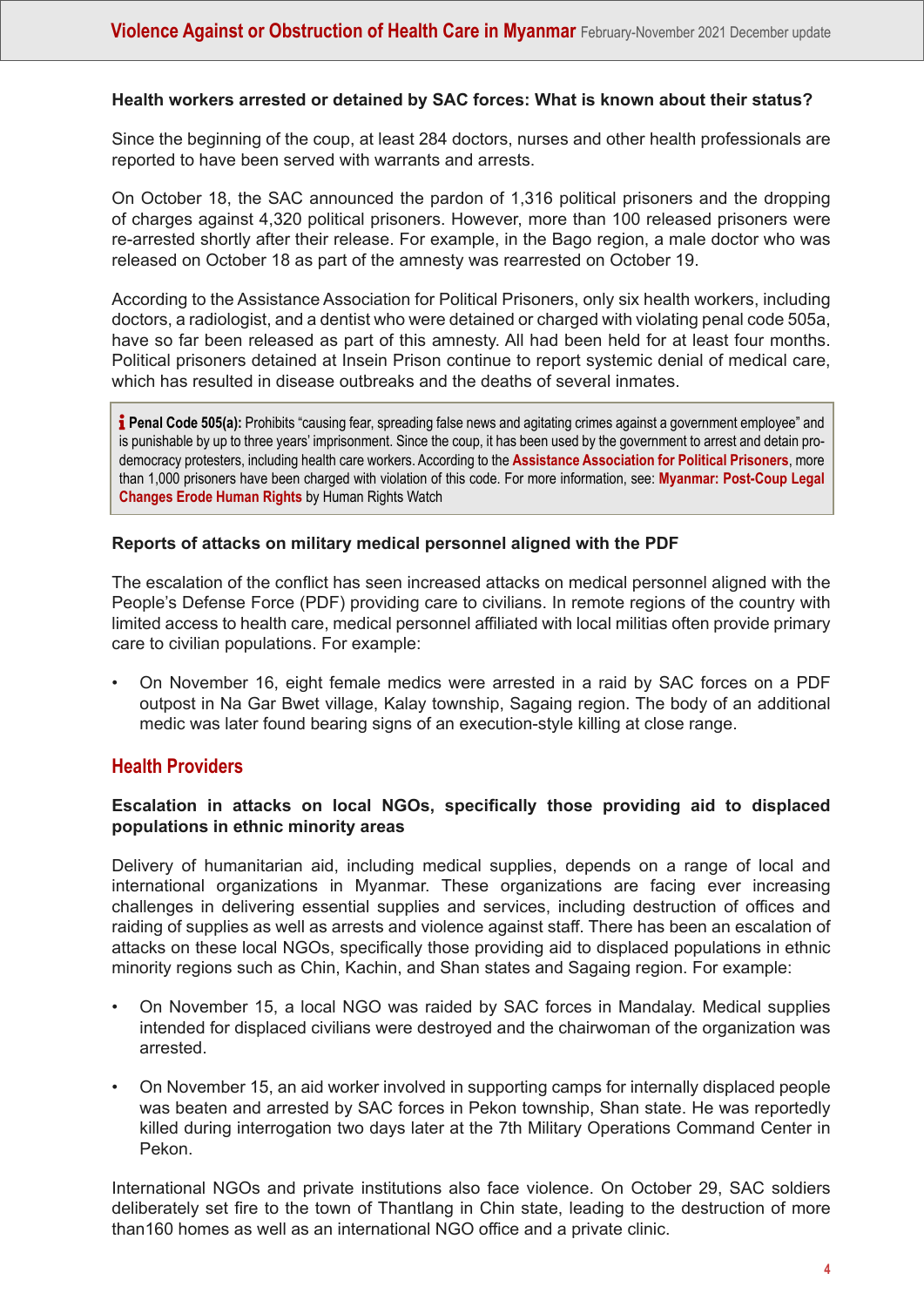## **Recommendations**

Over the past five years, members of the international community have made many commitments to carrying out the requirements of UN Security Council Resolution 2286, which was adopted in May 2016 and strongly condemns attacks on medical personnel in conflict situations.

Many states have formally reiterated their commitments, including in the July 2019 Call for Action to strengthen respect for international humanitarian law and principled humanitarian action, which was signed by more than 40 states. Further, government leaders and humanitarian responders have called for a "COVID ceasefire" in the name of regional and global health security.

We join the UN Special Rapporteur on the situation of human rights in Myanmar in calling on the UN Security Council and all member states to invoke Resolution 2565, which demands that "all parties to armed conflicts engage immediately in a durable, extensive, and sustained humanitarian pause to facilitate the equitable, safe and unhindered delivery and distribution of COVID-19 vaccinations in areas of armed conflict."

It is imperative that COVID-19 measures are maintained in light of the new Omicron variant and continued obstruction of healthcare delivery. The increased transmissibility of Omicron raises concerns about potential outbreaks in prisons and interrogation centers, and among displaced populations, particularly in conflict zones.

#### **Vaccines and boosters must be made available and accessible to all civilians, be it through the government, NGO clinics, or private facilities.**

#### **All UN member states should:**

- adhere to the provisions of international humanitarian and human rights law regarding respect for and the protection of health services and the wounded and sick, and regarding the ability of health workers to adhere to their ethical responsibilities of providing impartial care to all in need;
- ensure the full implementation of Security Council Resolution 2286 and adopt measures to enhance the protection of and access to health care in situations of armed conflict, as set out in the Secretary-General's recommendations to the Security Council in 2016;
- strengthen national mechanisms for thorough, impartial, and independent investigations into alleged violations of obligations to respect and protect health care in situations of armed conflict and for the prosecution of the alleged perpetrators of such violations; and
- facilitate the unhindered delivery and distribution of COVID-19 vaccinations, medication, and supplies in areas of armed conflict, as called for in UN Security Council Resolution 2565.

#### **Non-state actors should:**

- adhere to the provisions of international humanitarian and human rights law regarding respect for and the protection of health services and the wounded and sick, and regarding the ability of health workers to adhere to their ethical responsibilities of providing impartial care to all in need; and
- sign the Deed of Commitment on protecting health care in armed conflict and ensure compliance with its principles.